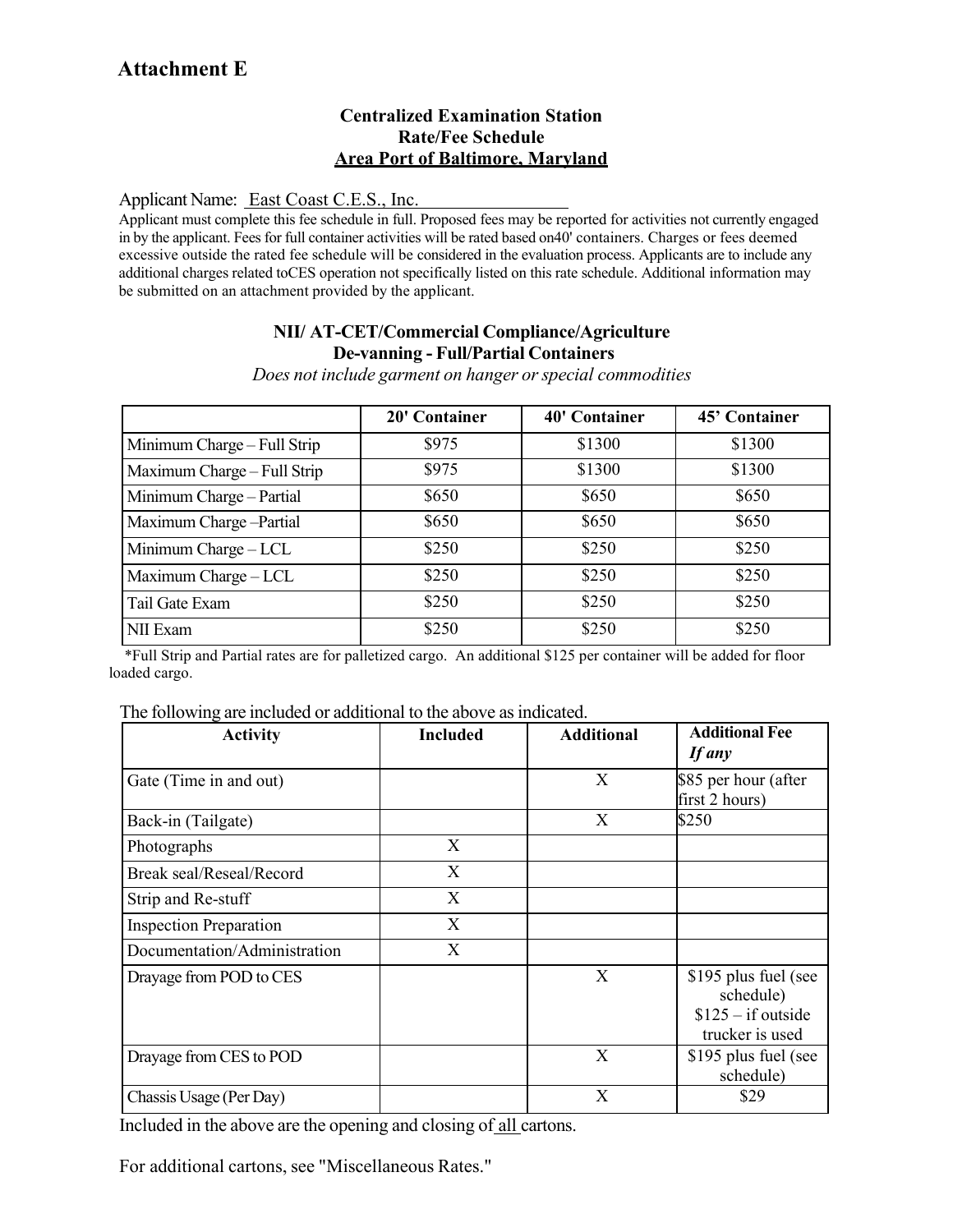# **Attachment E** Applicant Name: East Coast C.E.S., Inc.

| Garments on manger (GOM) |               |               |  |  |  |
|--------------------------|---------------|---------------|--|--|--|
|                          | 20' Container | 40' Container |  |  |  |
| <b>Full Strip</b>        | \$1600        | \$2130        |  |  |  |
| Partial Strip            | \$990         |               |  |  |  |

#### **Garments on Hanger (GOH)**

#### **Unloading and Re-loading**

| Weight Per Piece |            |             |           |           |           |
|------------------|------------|-------------|-----------|-----------|-----------|
| $0-8$ Oz.        | $9-16$ Oz. | $17-32$ Oz. | 33-48 Oz. | 49-64 Oz. | $>64$ Oz. |
| \$0.33/Oz        | \$0.33/Oz  | \$0.33/Oz   | \$0.33/Oz | \$0.33/Oz | \$0.33/Oz |
|                  |            |             |           |           |           |

# **Sorting**

| Weight Per Piece |                 |                 |                 |                                                                                                     |                      |  |
|------------------|-----------------|-----------------|-----------------|-----------------------------------------------------------------------------------------------------|----------------------|--|
| $0-8$ Oz.        | $9-16$ Oz.      | $17-32$ Oz.     | $33-48$ Oz.     | $49-64$ Oz.                                                                                         | $> 64$ Oz.           |  |
|                  |                 |                 |                 | \$65 per labor   \$65 per labor   \$65 per labor   \$65 per labor   \$65 per labor   \$65 per labor |                      |  |
| hour (2-hour     | hour $(2$ -hour | hour $(2$ -hour | $hour (2-hour)$ | hour (2-hour                                                                                        | $\vert$ hour (2-hour |  |
| $Min.$ )         | $Min.$ )        | $Min.$ )        | $Min.$ )        | $Min.$ )                                                                                            | $Min.$ )             |  |

Garment on Hanger notes:

- If full container, see "A-TCET/NII Full/Partial" for items included in charge.
- If partial container, see "LCL" for items included in charge.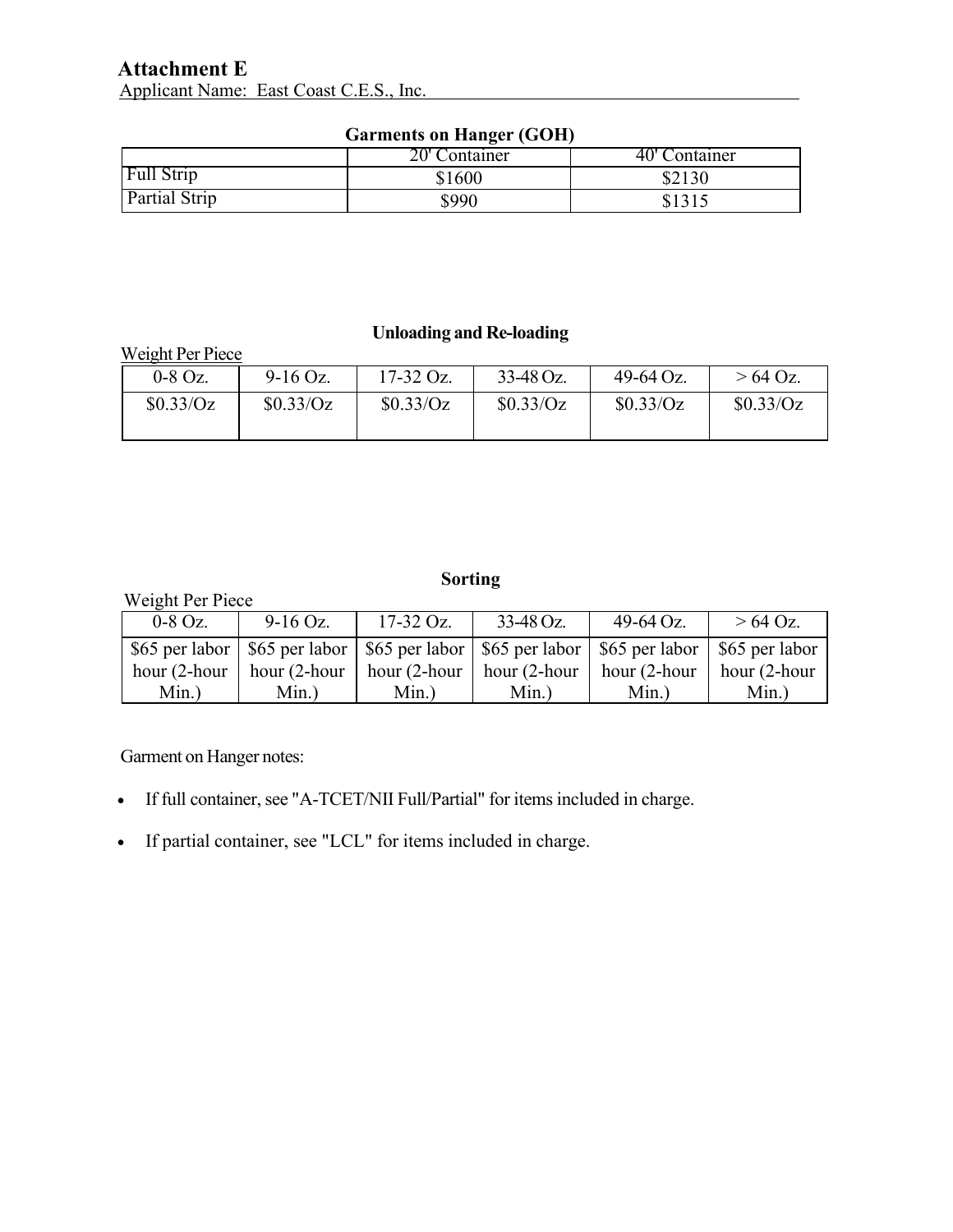Applicant Name: East Coast C.E.S., Inc.

#### **Miscellaneous Fees**

1. Reefer Cargo Storage

| 40' Full Container with Gen. Set |                   | 75/Day<br>150/Day           |
|----------------------------------|-------------------|-----------------------------|
|                                  | National average) | \$Market/Gal. (Based on DOE |
| LCL                              |                   | 75/Dav                      |

#### 2. Opening and Closing Charge for Examination

*See "Enforcement / Trade Compliance Full/Partial" for number included in Basic Rate*

|         | Carton | Crate | Lift van | Bag | Bale | Drum | Pallet |
|---------|--------|-------|----------|-----|------|------|--------|
| Minimum | N/A    | N/A   | N/A      | N/A | N/A  | N/A  | N/A    |
| Maximum | N/A    | N/A   | N/A      | N/A | N/A  | N/A  | N/A    |

3. Sorting/Segregation

Cost per Labor Hour: \$75 per labor hour

# 4. Free Time After Initial Examination by CBP

| $\overline{40}$<br>Full<br>Container | 20'<br>Full<br>Sontainer | LCL        | 40'<br>Reefer<br>Container | 20'<br>Reefer<br>Container | LCL<br>Reefer | LCL<br><b>GOH</b> |
|--------------------------------------|--------------------------|------------|----------------------------|----------------------------|---------------|-------------------|
| 2 business                           | 2 business               | 2 business | 2 business                 | 2 business                 | 2 business    | 2 business        |
| days                                 | days                     | days       | days                       | days                       | davs          | davs              |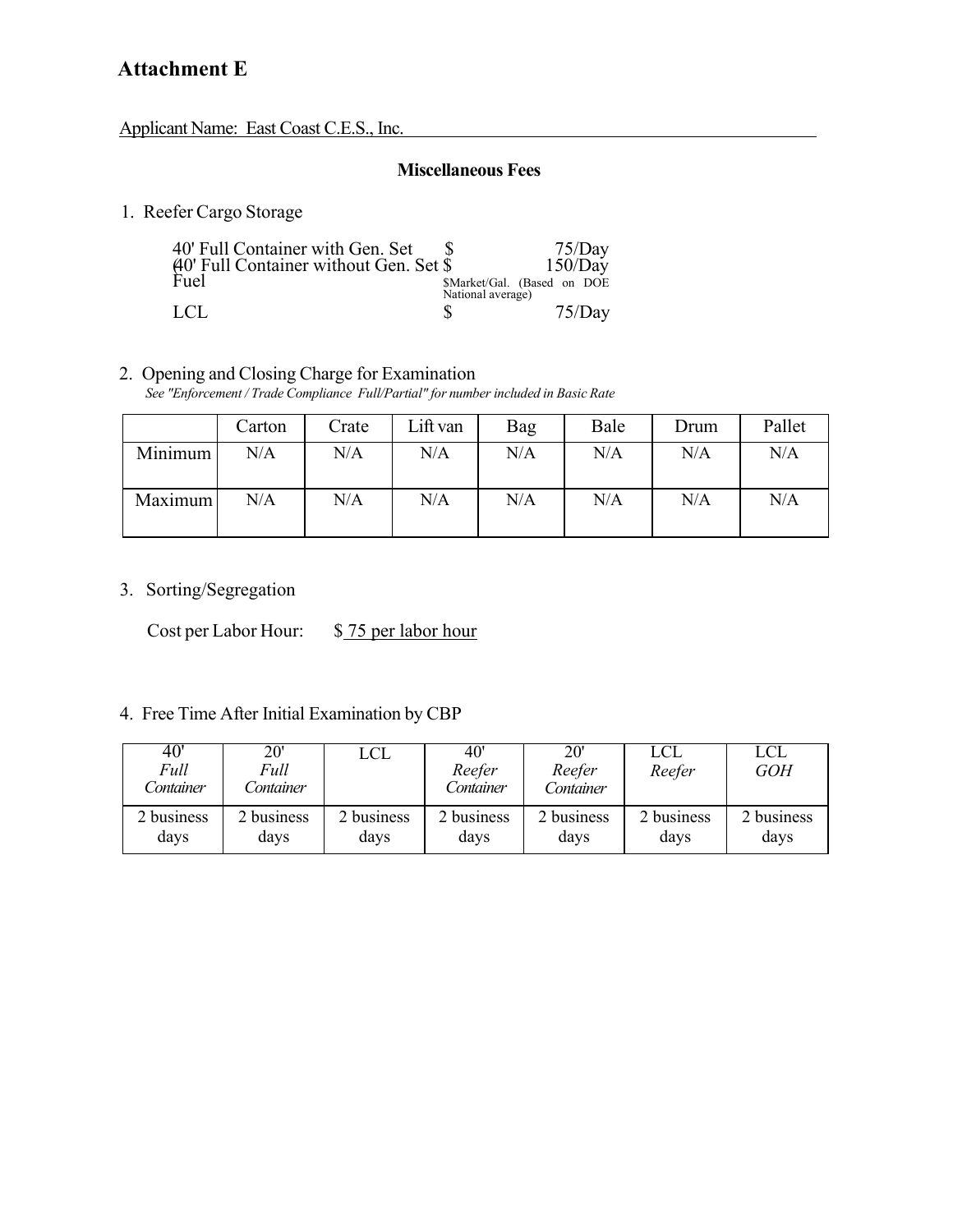Applicant Name: East Coast C.E.S., Inc.

| 5. Storage Charges Per Day After Free Time:<br>Full Container (Dry Cargo): (20'/40') \$ |   | 65/day                      |
|-----------------------------------------------------------------------------------------|---|-----------------------------|
| LCL (Dry Cargo) per $B/L$ :<br>Refrigerated Cargo:                                      | S | $65$ /day                   |
| 40' Full Container with Gen. Set                                                        | S | 75/Day40'                   |
| Full Container without Gen. Set \$                                                      |   | $150$ /Day                  |
| <b>Fuel</b>                                                                             |   | \$Market/gal (DOE Natl Avg) |
|                                                                                         |   |                             |

6. Shipment on Government Hold Storage Fee

| On Floor in Warehouse: | $$65/day$ (dry)<br>\$150/day (reefer) |
|------------------------|---------------------------------------|
| In Container Yard:     | \$65/day (dry)<br>\$150/day (reeter)  |

7. Describe any Additional Charges (Overtime Rates, Weekend/Holiday Rates, etc.)

Facility Fee - \$150

Saturday/Holiday Pick-up - \$150

Overweight Surcharge (applied to all drayage moves): >45,000 lbs - \$100, >55,000 lbs - \$225

HAZMAT surcharge - \$275 per container

Reefer Handling Surcharge - \$40/day

Pier Detention (driver wait fee) - \$85 per hour (after 2-hour free time)

Set up charge (applicable when exam is cancelled after the container arrives at the CES): \$250

Automobile Surcharge - \$150 per vehicle

Driver Attempt (void-out) - \$85

Terminal Requirement Fee: Cost +15% (applicable when East Coast CES pays outstanding terminal charges including but not limited to terminal demurrage. This fee will be the full specific amount East Coast CES paid for the container, as stated by the terminal)

Special Handling fee: \$95 per hour (covers additional services beyond basic unload/reload operations to facilitate the exam, including but no limited to: handling heavy floor loaded cargo that cannot be moved with forklift, pallet vacuuming, facility cleanup due to condition of freight, etc.)

Operating Pallet X-Ray Machine - \$65/hour

Rental Equipment Fee – Cost + 15%

Blocking and Bracing – Cost +15%

Misc. Supplies –  $Cost + 15\%$ 

OT – Opening after normal business hours - \$150/hour

Customs Seizure Surcharge - \$150

Misc. Services Charge (i.e. Flat-bed services) –  $cost + 15%$ 

Credit Card Convenience Fee: 4%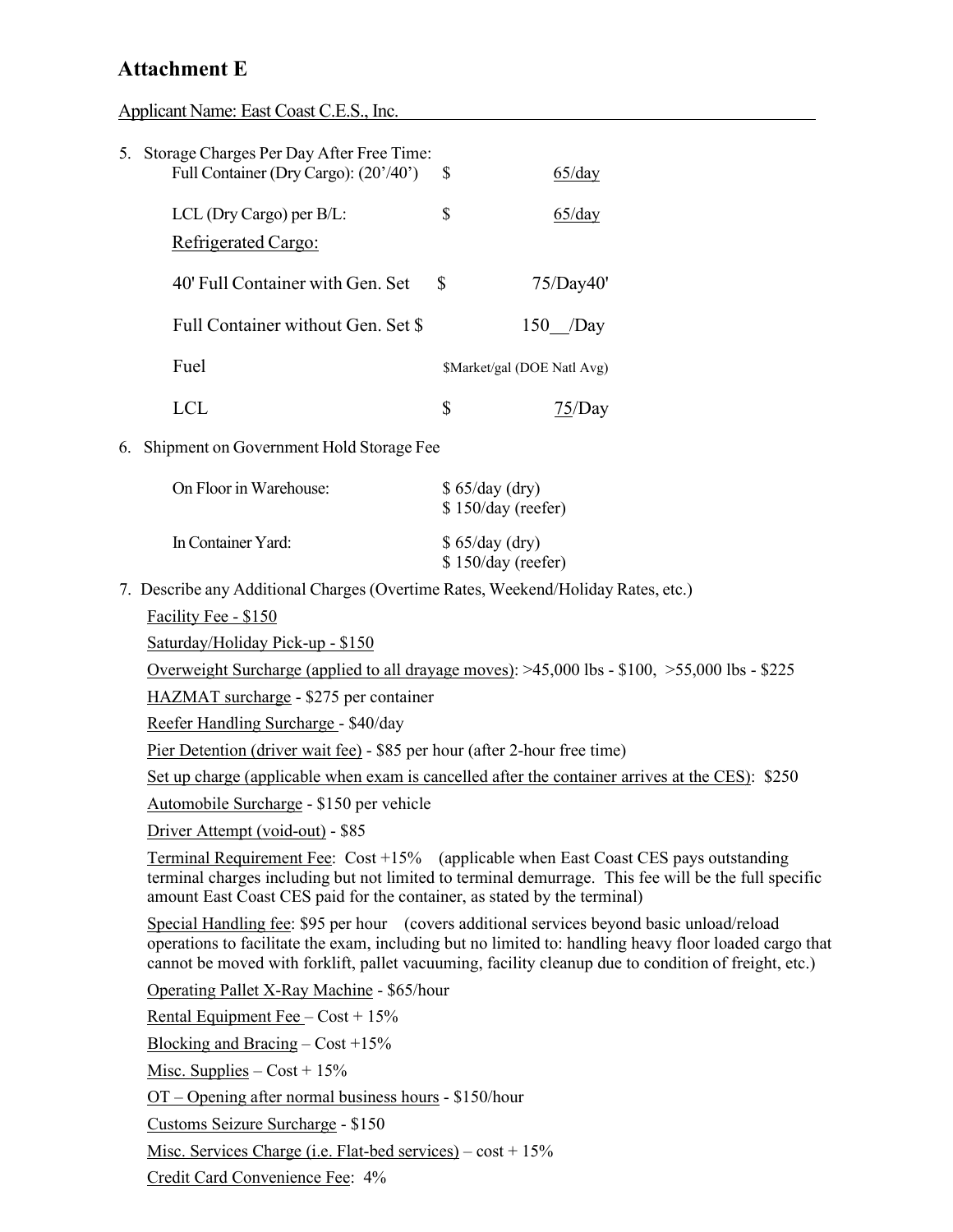Applicant Name: East Coast C.E.S., Inc.

8. Describe any Discounts or Rebates

**East Coast CES does not participate in any discount or rebate programs.**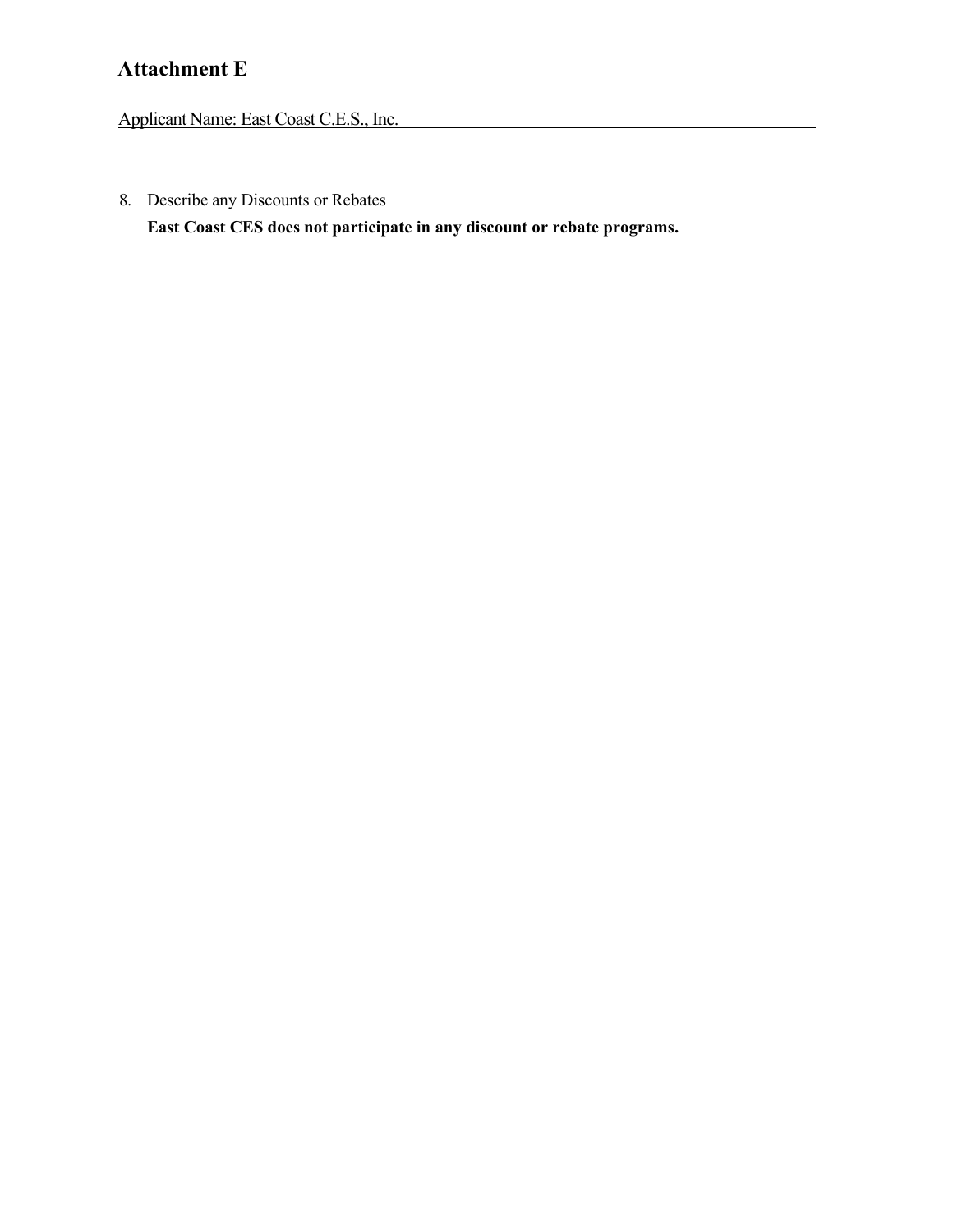Applicant Name: East Coast C.E.S., Inc.

#### **EAST COAST CES Drayage Fuel Surcharge Schedule Based Upon the DOE Weekly On-Highway Diesel Prices for the Central Atlantic PADD**

Transactions that incur a Fuel Surcharge are drayage pickups up at Harbor or Rail Yard or Transfer to CES Facility. The following cost per gallon and corresponding percent fuel surcharge is our basis. This surcharge is not negoitable and may vary weekly. For every five cents increase, the surcharge will increase 0.5%. Please see current fuel price chart below.

| <b>Equal</b> to | but less than Surcharge |       | <b>Equal</b> to | but less than Surcharge |          |
|-----------------|-------------------------|-------|-----------------|-------------------------|----------|
| \$2.000         | \$2.049                 | 27.0% | \$3.750         | \$3.799                 | 44.5%    |
| \$2.050         | \$2.099                 | 27.5% | \$3.800         | \$3.849                 | 45.0%    |
| \$2.100         | \$2.149                 | 28.0% | \$3.850         | \$3.899                 | 45.5%    |
| \$2.150         | \$2.199                 | 28.5% | \$3.900         | \$3.949                 | 46.0%    |
| \$2.200         | \$2.249                 | 29.0% | \$3.950         | \$3.999                 | 46.5%    |
| \$2.250         | \$2.299                 | 29.5% | \$4.000         | \$4.049                 | $47.0\%$ |
| \$2.300         | \$2.349                 | 30.0% | \$4.050         | \$4.099                 | 47.5%    |
| \$2.350         | \$2.399                 | 30.5% | \$4.100         | \$4.149                 | $48.0\%$ |
| \$2.400         | \$2.449                 | 31.0% | \$4.150         | \$4.199                 | 48.5%    |
| \$2.450         | \$2.499                 | 31.5% | \$4.200         | \$4.249                 | 49.0%    |
| \$2.500         | \$2.549                 | 32.0% | \$4.250         | \$4.299                 | 49.5%    |
| \$2.550         | \$2.599                 | 32.5% | \$4.300         | \$4.349                 | $50.0\%$ |
| \$2.600         | \$2.649                 | 33.0% | \$4.350         | \$4.399                 | 50.5%    |
| \$2.650         | \$2.699                 | 33.5% | \$4.400         | \$4.449                 | 51.0%    |
| \$2.700         | \$2.749                 | 34.0% | \$4.450         | \$4.499                 | 51.5%    |
| \$2.750         | \$2.799                 | 34.5% | \$4.500         | \$4.549                 | 52.0%    |
| \$2.800         | \$2.849                 | 35.0% | \$4.550         | \$4.599                 | 52.5%    |
| \$2.850         | \$2.899                 | 35.5% | \$4.600         | \$4.649                 | 53.0%    |
| \$2.900         | \$2.949                 | 36.0% | \$4.650         | \$4.699                 | 53.5%    |
| \$2.950         | \$2.999                 | 36.5% | \$4.700         | \$4.749                 | $54.0\%$ |
| \$3.000         | \$3.049                 | 37.0% | \$4.750         | \$4.799                 | 54.5%    |
| \$3.050         | \$3.099                 | 37.5% | \$4.800         | \$4.849                 | 55.0%    |
| \$3.100         | \$3.149                 | 38.0% | \$4.850         | \$4.899                 | 55.5%    |
| \$3.150         | \$3.199                 | 38.5% | \$4.900         | \$4.949                 | 56.0%    |
| \$3.200         | \$3.249                 | 39.0% | \$4.950         | \$4.999                 | 56.5%    |
| \$3.250         | \$3.299                 | 39.5% | \$5.000         | \$5.049                 | 57.0%    |
| \$3.300         | \$3.349                 | 40.0% | \$5.050         | \$5.099                 | 57.5%    |
| \$3.350         | \$3.399                 | 40.5% | \$5.100         | \$5.149                 | $58.0\%$ |
| \$3.400         | \$3.449                 | 41.0% | \$5.150         | \$5.199                 | 58.5%    |
| \$3.450         | \$3.499                 | 41.5% | \$5.200         | \$5.249                 | 59.0%    |
| \$3.500         | \$3.549                 | 42.0% | \$5.250         | \$5.299                 | 59.5%    |
| \$3.550         | \$3.599                 | 42.5% | \$5.300         | \$5.349                 | $60.0\%$ |
| \$3.600         | \$3.649                 | 43.0% | \$5.350         | \$5.399                 | 60.5%    |
| \$3.650         | \$3.699                 | 43.5% | \$5.400         | \$5.449                 | $61.0\%$ |
| \$3.700         | \$3.749                 | 44.0% | \$5.450         | \$5.499                 | 61.5%    |